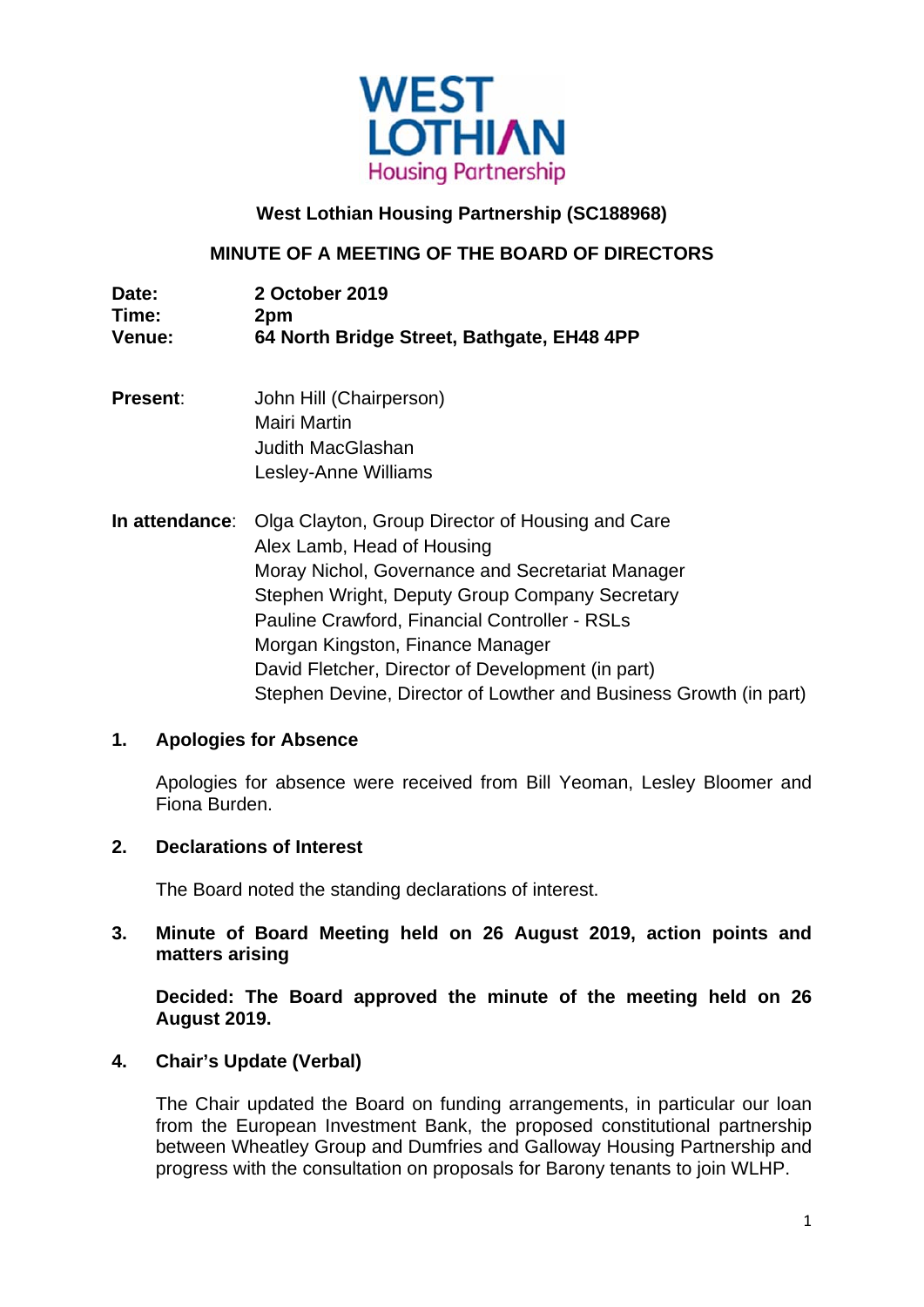The Chair thanked staff involved in arranging the Annual General Meeting, the event was well received by members and tenants.

## **5. Jarvey Street update**

 The Board received an update on key issues associated with the new build development at Jarvey Street, our current position and risks.

The Board discussed the current contractual status of the project and action taken to mitigate the risks. It was confirmed that the Scottish Housing Regulator had been informed about the position and it will be treated as a notifiable event.

# **6. 2020/21 Rent Setting**

 The Board received a report on the proposed approach for the 2020/21 rent increase and how we intend to consult with tenants on the proposals. It was confirmed that the rent increase assumptions in our financial projections are subject to annual review and that the annual review takes into account financial viability, affordability and comparability.

 The Board discussed the revised rent options for 2020/21 and the average level of rent compared with other RSLs across the Group and other social housing providers in West Lothian. The Board discussed the affordability of rents and in particular the findings from having applied the Scottish Federation of Housing Associations (SFHA) affordability assessment tool to WLHP rents. The Board discussed our approach to consulting with tenants on the proposals including the composition of the focus groups and the content of the draft rent setting consultation booklet to be sent to each WLHP tenant.

**Decided: The Board agreed to progress to consultation on a base level of rent and service charge increase for 2020/21 of 3.4%.** 

# **7. Update on proposed Barony stock transfer**

 The Board received an update on the proposed transfer of Barony's housing stock to WLHP and considered the consultation proposal that Barony will send to its tenants.

#### **Decided: The Board:**

- **1) Approved the consultation proposals to be issued to Barony tenants; and**
- **2) Noted the key milestones.**

### **8. Annual Assurance Statement**

 The Board received the report on the findings from the self-assessment against the Scottish Housing Regulator's new Regulatory Framework, including the Internal Audit opinion and the Group's Annual Assurance Statement. It was confirmed that the Group Board considered evidence at its meeting on 30 August and the Group Board have appropriate assurance that all Registered Social Landlords which are part of Wheatley Housing Group Limited comply